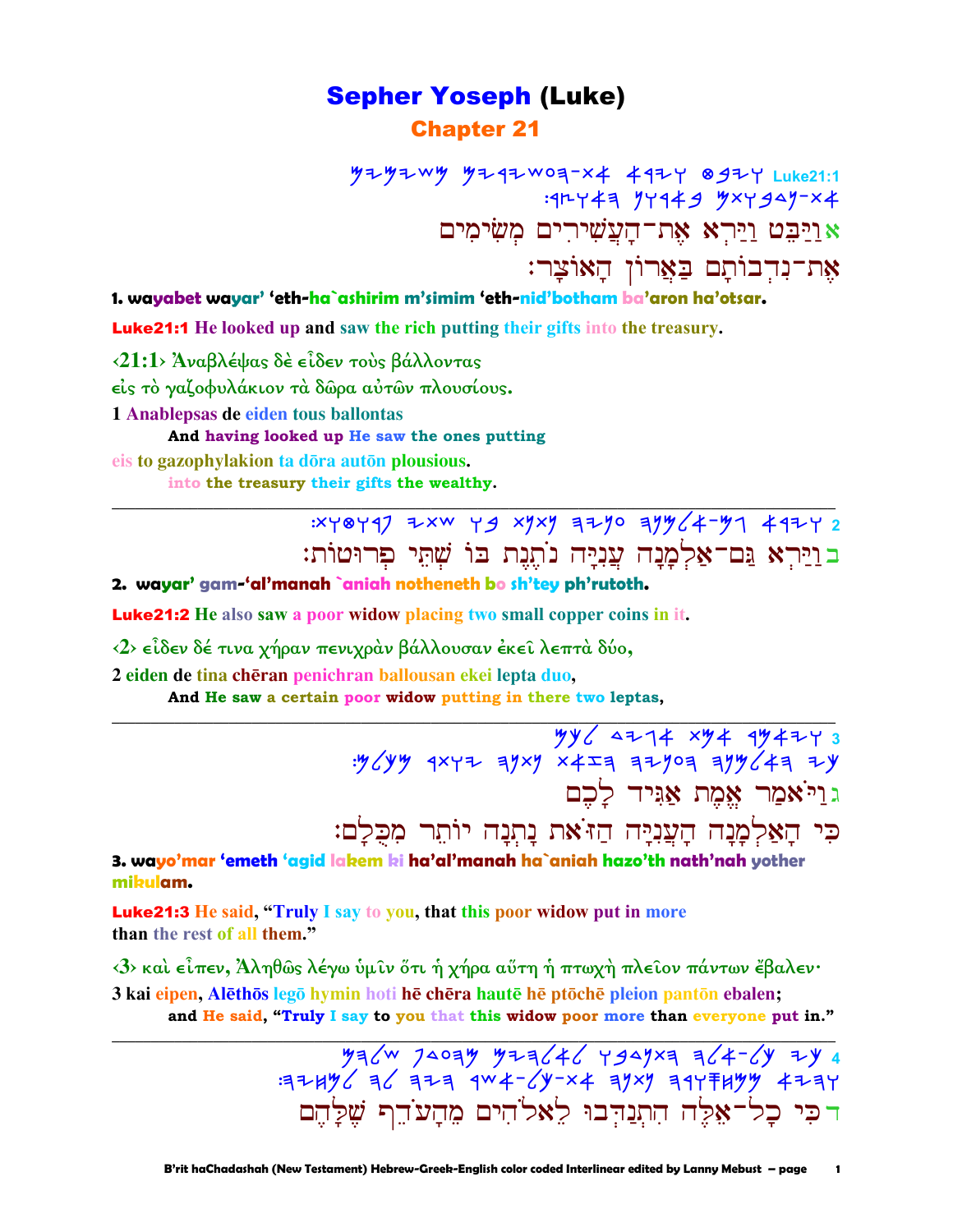# וְהִיא מִמַּחִסוֹרַהּ נַתְנַה אֶת־כַּל־אֲשֶׁר הַיַּה לַה לְמְחָיַה:

4. ki kal-'eleh hith'nad'bu l'Elohim meha`odeph shelahem

w'hi' mimach'sorah nath'nah 'eth-kal-'asher hayah lah l'mich'yah.

**Luke21:4** "For all of the others brought donations to Elohim from the surplus that were from them, but she out of her lack has given all that she had to live on."

<4> πάντες γάρ ούτοι έκ του περισσεύοντος αύτοις έβαλον είς τα δώρα, αὕτη δέ έκ τοῦ ὑστερήματος αὐτῆς πάντα τὸν βίον ὃν εἶχεν ἔβαλεν.

4 pantes gar houtoi ek tou perisseuontos autois ebalon eis ta dōra, For all these from the things abounding to them they put in the gifts,

hautē de ek tou hysterēmatos autēs panta ton bion hon eichen ebalen. but this widow out of her need, all the means which she had she put in.

> $x\gamma$ 72  $y\tau$ 1949 1443 474 Waqy 49449 7477 : 194+24 x49x9 94 הַוַיְהִי בְּאָמְרָם לַמִּקְדָשׁ שֶׁהוּא מְהֻדָּר בַּאֲבָנִים יַפוֹת וּבמתּנוֹת ויּאמר:

5. way'hi b'am'ram laMig'dash shehu' m'hudar ba'abanim yaphoth ub'matanoth wayo'mar.

**Luke21:5** And it came to pass when they were talking about the Temple, how it was adorned with such beautiful stones and gifts, He said,

 $\langle 5 \rangle$  Καί τινων λεγόντων περί του ίερου ότι λίθοις καλοίς

και αναθήμασιν κεκόσμηται είπεν,

5 Kai tinon legonton peri tou hierou hoti lithois kalois

And as some were speaking about the temple that with beautiful stones kai anathēmasin kekosmētai eipen.

and with sacred gifts it has been decorated He said,

 $7243$   $743$   $749$ <br> $742$   $746$   $749$   $749$   $749$   $749$   $749$   $749$   $749$   $749$   $749$   $749$   $749$   $749$ וּאָת אֲשֶׁר אָתֶם רֹאִים הָנֵּה יַמִים בַּאִים וִלֹא תִשָּׁאֵר אֵבֵן עַל־אֵבֵן אֲשֶׁר לֹא תִתְפָּרָק:

6. 'eth 'asher 'atem ro'im hinneh vamim ba'im w'lo' thisha'er 'eben `al-'eben 'asher lo' thith'paraa.

**Luke21:6 "What you see, behold, the days are coming** 

when not one stone shall remain on another stone that shall not be torn down."

<6> Ταύτα ἃ θεωρείτε, έλεύσονται ημέραι

έν αἷς οὐκ ἀφεθήσεται λίθος ἐπὶ λίθῳ ὃς οὐ καταλυθήσεται.

6 Tauta ha theoreite, eleusontai hemerai en hais ouk aphethesetai

"These things which you see, days shall come in which there shall not be left

lithos epi litho hos ou katalythesetai.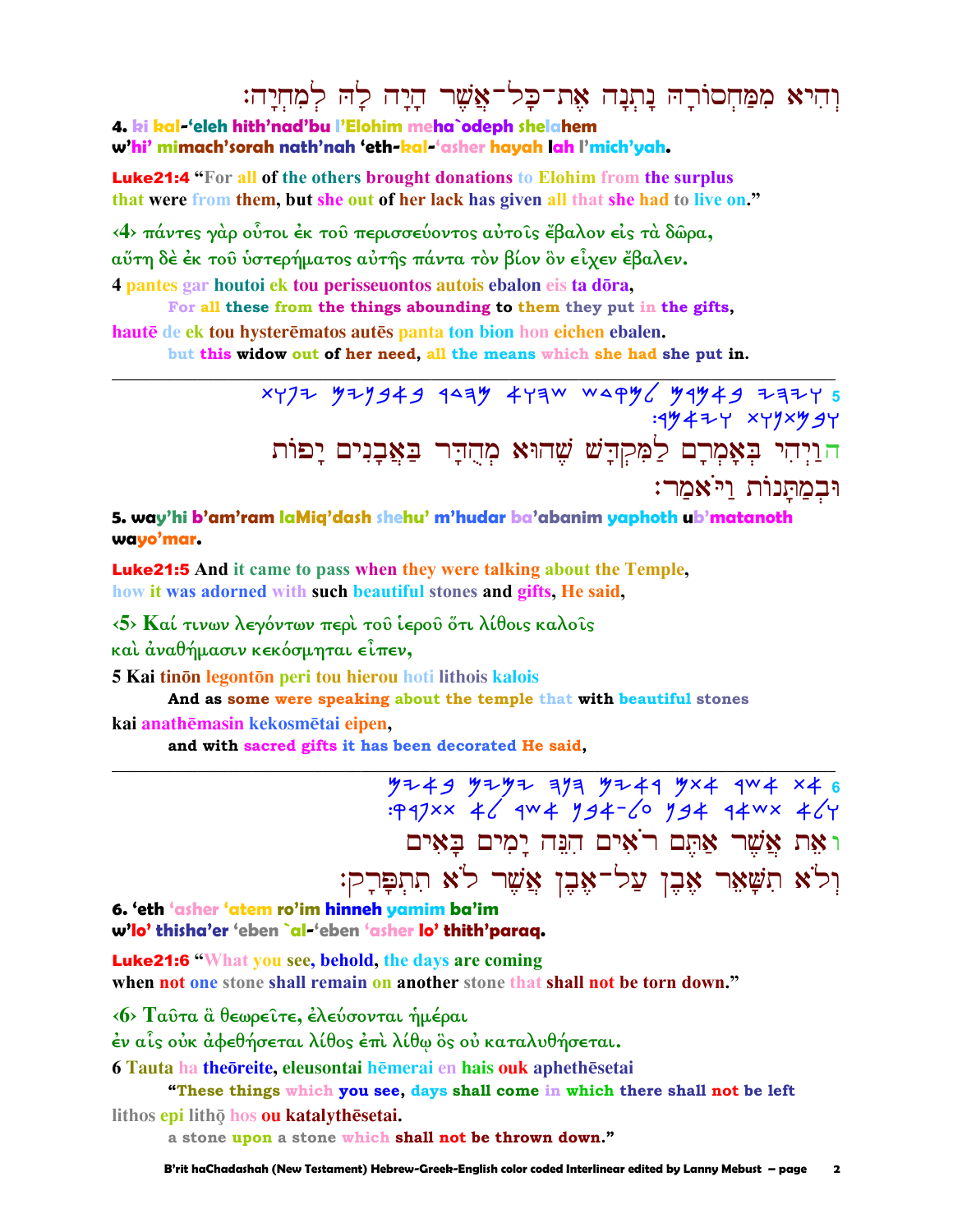$x4x$  azax 4474 zxy a44y 4946 4364 xxy זוישאלהו לאמר מורה מתי אפוא תהיה ז'את וּמַה הוּא הַאוֹת לִעָת הֵיוֹתַהּ:

### 7. wayish'aluhu le'mor Moreh mathay 'epho' tih'yeh zo'th umah hu' ha'oth l'`eth heyothah.

**Luke21:7** They asked Him, saying, "Teacher, then when shall this be, A and what shall be the sign at the time it happens?"

<7> Έπηρώτησαν δέ αύτον λέγοντες, Διδάσκαλε, πότε ούν ταυτα έσται

και τί το σημείον όταν μέλλη ταύτα γίνεσθαι;

7 Epērōtēsan de auton legontes, Didaskale, pote oun tauta estai

And they questioned Him saying, "Teacher, when therefore shall be these things kai ti to sēmeion hotan mellē tauta ginesthai?

and what shall be the sign when these things are about to take place?"

חויאמר ראו פו־יתעו אתכם כי רבים יבאו בשמי וְאָמְרוּ אֲנִי הוּא וְהָעֵת קִרוֹבָה וְאַתֵּם אֲלֹ־תֵּלְכוּ אַחֲרֵיהֵם:

8. wayo'mer r'u pen-yath'`u 'eth'kem ki rabbim yabo'u bish'mi w'am'ru 'ani hu' w'ha`eth q'robah w'atem 'al-tel'ku 'achareyhem.

**Luke21:8** He said, "Beware lest they mislead you. For many shall come in My name and say, 'I am he,' and, 'The time is near'. But as for you, do not follow after them."

<8> ο δέ είπεν, Βλέπετε μή πλανηθήτε· πολλοί γάρ έλεύσονται έπι τω ονόματί μου λέγοντες, Έγώ εἰμι, καί, Ό καιρὸς ἤγγικεν. μὴ πορευθῆτε ὀπίσω αὐτῶν.

8 ho de eipen, Blepete mē planēthēte;

And He said, "Beware, you should not be deceived.

polloi gar eleusontai epi tō onomati mou legontes,

For many shall come in My name saying,

Egō eimi, kai, Ho kairos ēggiken. mē poreuthēte opisō autōn.

'I am He, and the time has drawn near. Do not follow after them."

ט וּבִשָּׁמְעֲכֶם מְלִחֲמוֹת וּמִהוּמוֹת אַל־תֵּחַתּוּ כִּי הַיוֹ תִהְיֶה־זֹּאת לַרְאֹשׁוֹנַה אֲדִ־עוֹד קֵץ לַמּוֹעָד:

9. ub'sham'`akem mil'chamoth um'humoth 'al-techatu ki hayo thih'yeh-zo'th lari'shonah 'a'k-`od gets lamo`ed.

**Luke21:9 "When you hear of wars and of panic, do not be dismayed.** For this surely come first, but the end is yet for the appointed time."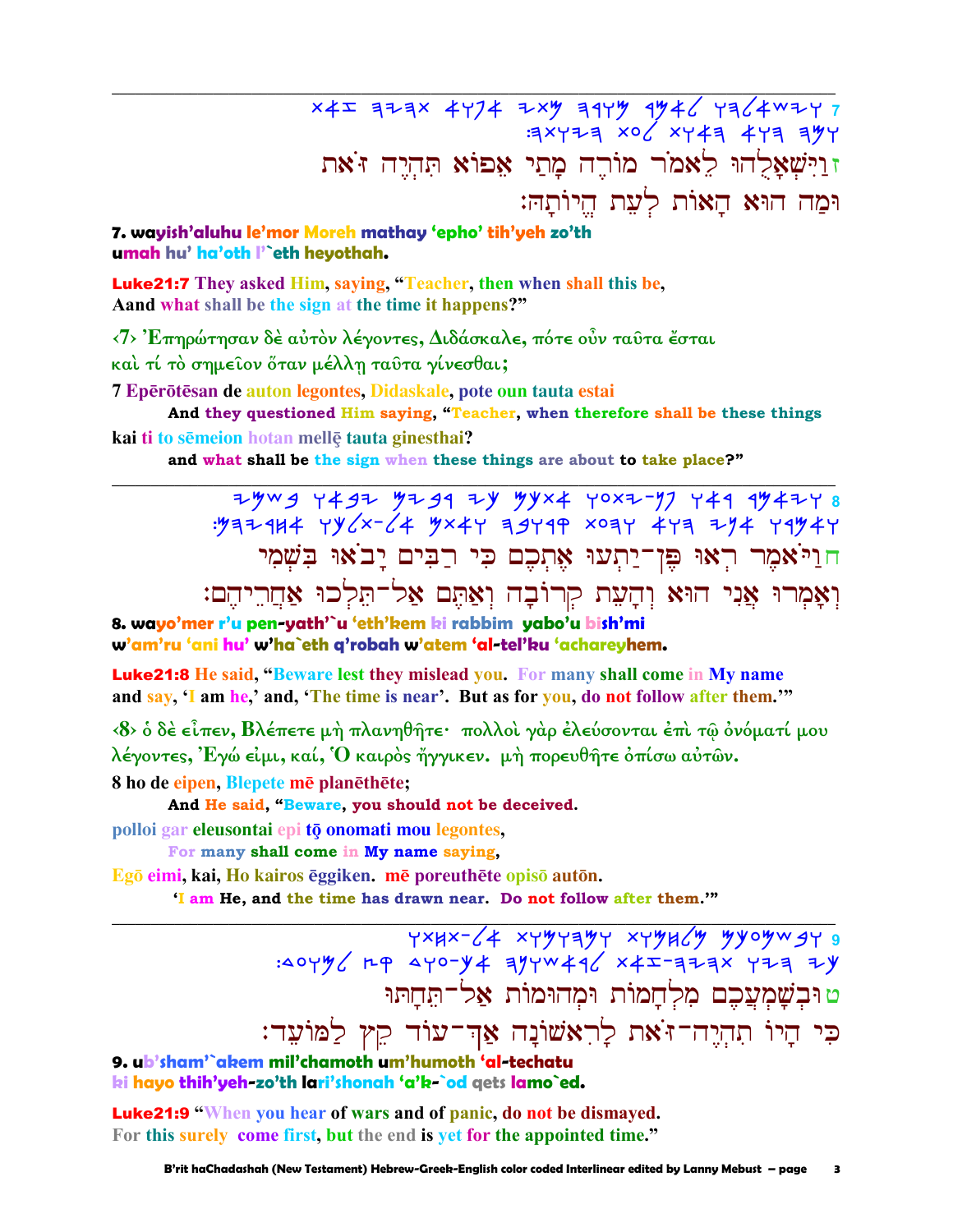$\langle 9 \rangle$  ὄταν δέ άκούσητε πολέμους και άκαταστασίας, μή πτοηθήτε· δεί γάρ ταύτα γενέσθαι πρώτον, άλλ' ούκ εύθέως το τέλος.

9 hotan de akousēte polemous kai akatastasias,

"But whenever you hear about wars and insurrections,

mē ptoēthēte; dei gar tauta genesthai prōton,

do not be frightened for it is necessary for these things to occur first,

all'ouk eutheos to telos.

but it is not immediately the end."

יוליסט<br>יוליסת דַבֶּר אֲלֵיהֵם לֵאמֹר גּוֹי עַל־גּוֹי יַקוּם וּממִלַכָה עַל־מַמְלַכָה:

10. wayoseph daber 'aleyhem le'mor goy `al-goy yaqum umam'lakah `al-mam'lakah.

**Luke21:10** One more he spoke to them, saying, "A nation shall rise against a nation, and a kingdom against a kingdom."

<10> Τότε έλεγεν αύτοις, Έγερθήσεται έθνος έπ' έθνος και βασιλεία έπι βασιλείαν, 10 Tote elegen autois, Egerthesetai ethnos ep' ethnos

Then he was saying to them, "Shall be raised up nation against nation kai basileia epi basileian.

and kingdom against kingdom,"

1947 901 747 74 6741 001 77711 יאוהיה רעש גדול כה וכה ורעב ודבר וְגַם־מוֹרַאָים וְאֹתוֹת גִּדֹלוֹת מִן־הַשַּׁמַיִם:

11. w'hayah ra`ash gadol koh wakoh w'ra`ab wadaber w'gam-mora'im w'othoth g'doloth min-hashamayim.

**Luke21:11 "There shall be great earthquakes here and there and famines** and disease as well as deeds of terror and great signs from the heavens."

<11> σεισμοί τε μεγάλοι και κατά τόπους λιμοί και λοιμοι έσονται, φόβητρά τε καὶ ἀπ' οὐρανοῦ σημεῖα μεγάλα ἔσται.

11 seismoi te megaloi kai kata topous limoi kai loimoi esontai,

"earthquakes both great and in various places famines and plagues there shall be, phobētra te kai ap' ouranou sēmeia megala estai.

both horrors and from the heavens great signs there shall be."

 $774977 797247-x4 779 782404 x + 164724 12$  77447 7487 7484 74757 7484 74757<br>7443 744 7474 7484 7494 7494 7494 7494 יבולפני כל־אֱלֵה יִשְׁלְחוּ בַכֶם אֶת־יִדִיהֵם וְיִרְדִּפוּ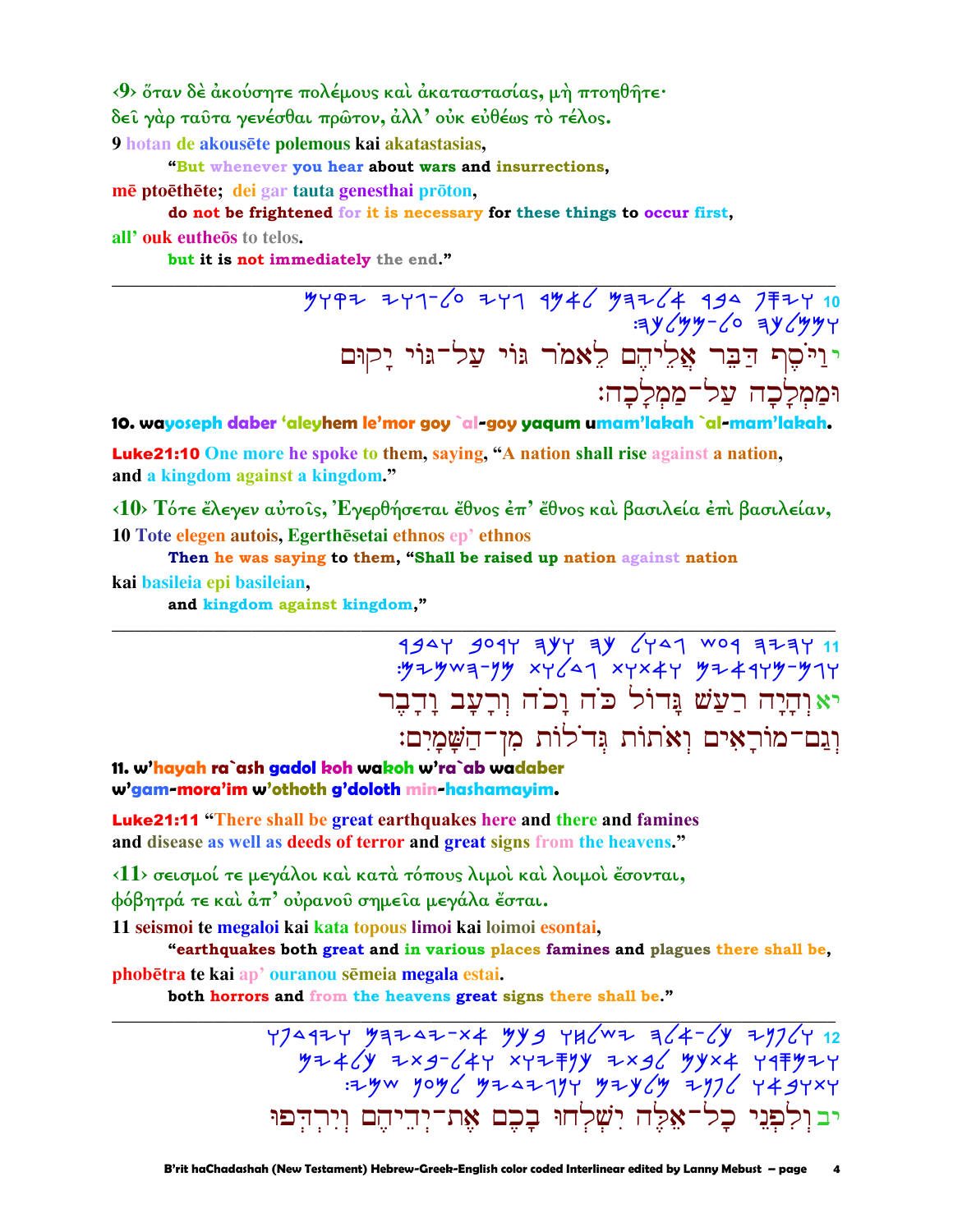# וִיִמְסְרוּ אֶתְכֶם לְבָחֵי כְנֵסְיּוֹת וְאָל־בַחֵּי כְלַאִים וְתוּבְאוּ לְפָנֵי מִלֲכִים וּנְגִידִים לְמַעֲן שָׁמִי:

12. w'liph'ney kal-'eleh vish'l'chu bakem 'eth-y'deyhem w'vir'd'phu w'yim's'ru 'eth'kem l'batey k'nesioth w'el-batey k'la'im w'thub'u liph'ney m'lakim un'gidim l'ma`an sh'mi.

**Luke21:12 "**Before all these things, they shall attack on you by their handsand pursue you. They shall hand you over to the house of synagogues and the house of prisons, and you shall be brought before kings and nobles for the sake of My name."

<12> πρό δέ τούτων πάντων έπιβαλοῦσιν έφ' ύμας τας χείρας αὐτῶν καὶ διώξουσιν, παραδιδόντες είς τας συναγωγάς και φυλακάς, απαγομένους έπι βασιλείς και ήγεμόνας ένεκεν του ονόματός μου·

12 pro de touton panton epibalousin eph' hymas tas cheiras auton

"But before all these things, they shall lay on you their hands

kai dioxousin, paradidontes eis tas synagogas

and they shall persecute you, handing you over to the synagogues

kai phylakas, apagomenous epi basileis kai hēgemonas heneken tou onomatos mou; and prisons, being led away to kings and governors because of My name."

> $XY40$   $YY$   $XZ$   $XZ-7XZ7$ יג והיתה־זֹאת לַכֵם לִעֲדוּת:

13. w'hay'thah-zo'th lakem l'`eduth.

**Luke21:13** "This shall happen to you for a testimony."

<13> άποβήσεται ύμιν είς μαρτύριον.

13 apobēsetai hymin eis martyrion.

"It shall turn out for you to be an opportunity for testimony."

: 49481x 399 92744 x 723 2x 36 94969 492W 94-60 14 יד על־כֵּן שִׂימוּ בִלְבָּכֶם לְבָלְתִּי הֵיוֹת דֹאֲגִים בַּמֵּה תִּצְטַדַקוּ: 14. `al-ken simu b'lib'kem l'bil'ti heyoth do'agim bameh tits'tadagu.

**Luke21:14 "Therefore place it on your hearts not to be worrying** about how you shall justified yourselves."

<14> θέτε οὖν έν ταῖς καρδίαις ὑμῶν μή προμελετᾶν ἀπολογηθῆναι·

14 thete oun en tais kardiais hymon me promeletan apologethenai;

"Therefore keep in your hearts not to prepare to defend yourselves."

 $77/2$  4yo  $\sqrt{777-4}$  4w  $\frac{1}{2}$  4yyu  $\frac{1}{2}$  4yy  $\frac{1}{2}$  4yy  $\frac{1}{2}$  4y  $:$  "yyzy"yqx"y-6" 347" 1946 טוכי אָנֹכִי נֹתֵן לָכֶם פֶּה וְחָכְמָה אֲשֶׁר לֹא־יוּכִלוּ לַעֲמֹד לִפַּנִיהַ וּלְדַבֵּר נֵגְדַהּ כָל־מִתְקוֹמֲמֵיכֶם:

15. ki 'anoki nothen lakem peh w'chak'mah 'asher lo'-yuk'lu la`amod l'phaneyah ul'daber neg'dah kal-mith'aomamevkem.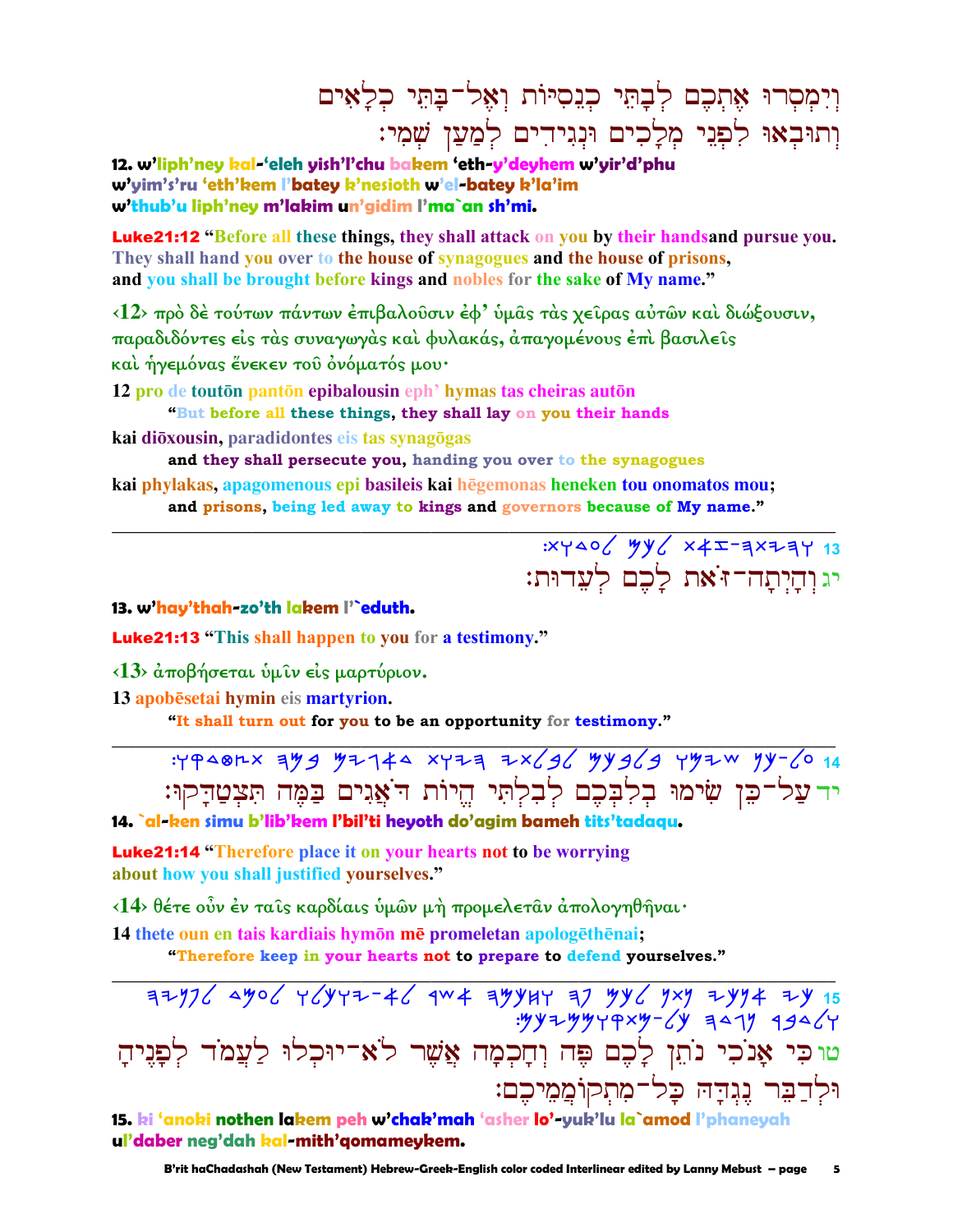**Luke21:15** "For I shall give you a mouth and wisdom which all your adversaries shall not be able to resist before you and to speak against you."

<15> έγώ γάρ δώσω ύμιν στόμα και σοφίαν

ή ού δυνήσονται άντιστήναι ή άντειπείν άπαντες οί άντικείμενοι ύμίν.

15 egō gar dōsō hymin stoma kai sophian hē ou dynēsontai antistēnai

"For I shall give to you a mouth and wisdom which shall not be able to resist ē anteipein hapantes hoi antikeimenoi hymin.

or to contradict all the ones being opposed to you."

 $799797977$   $79979797977$   $799742777$   $79979797$   $7999797$   $7999797$   $7999797$   $799997$   $7999999$   $7999999$   $7999999$   $7999999$   $7999999$   $7999999$   $7999999$   $7999999$   $7999999$   $7999999$   $7999999$   $7999999$   $7999999$   $79$ : yyy yxzyzy yyzoqy ...<br>טז וְגַם־הִמָּסְרוּ עַל־יְדֵי יוֹלְדֵיכֶם וַאֲחֵיכֵם וּקִרוֹבִיכֵם וַרֵעֵיכֵם וְיָמִיתוּ מִכֶּם:

16. w'gam-timas'ru `al-y'dey yol'deykem wa'acheykem ug'robeykem w're`eykem w'yamithu mikem.

**Luke21:16 "You shall also be handed over by parents and your brothers** and your relatives and your friends, and some of them shall put you to death,"

<16> παραδοθήσεσθε δέ και ύπο γονέων και άδελφων και συγγενών και φίλων, και θανατώσουσιν έξ υμών,

16 paradothesesthe de kai hypo goneon kai adelphon

"And you shall be handed over also by parents and brothers

kai svegenōn kai philōn, kai thanatōsousin ex hymōn,

and relatives and friends, and they shall put to death some of you,"

: 2yw yoy / ya + - 1y / y 2 + 4 y w y x 2 2 3 Y 17 יז והייתם שנואים לכל־אָדָם לִמַעַן שִׁמִי:

17. wih'yithem s'nu'im l'kal-'adam l'ma`an sh'mi.

**Luke21:17** "You shall be hated by all men for the sake of My name."

<17> και έσεσθε μισούμενοι υπό πάντων διά το όνομά μου.

17 kai esesthe misoumenoi hypo pantōn dia to onoma mou. "and you shall be hated by everyone because of My name."

> **344 Hyw44 x40wy (72-46 44 18)** יחאַד לֹא־יִפֹּל מִשַּׂעֲרַת רֹאשִׁכֵם אֲרִצָה:

18. 'a'k lo'-yipol misa`arath ro'sh'kem 'ar'tsah.

**Luke21:18 "But none of the hair of your head shall fall to the ground."** 

<18> και θριξ έκ της κεφαλής ύμων ού μη άπόληται.

18 kai thrix ek tēs kephalēs hymon ou mē apolētai.

"And a hair of your head may no means perish."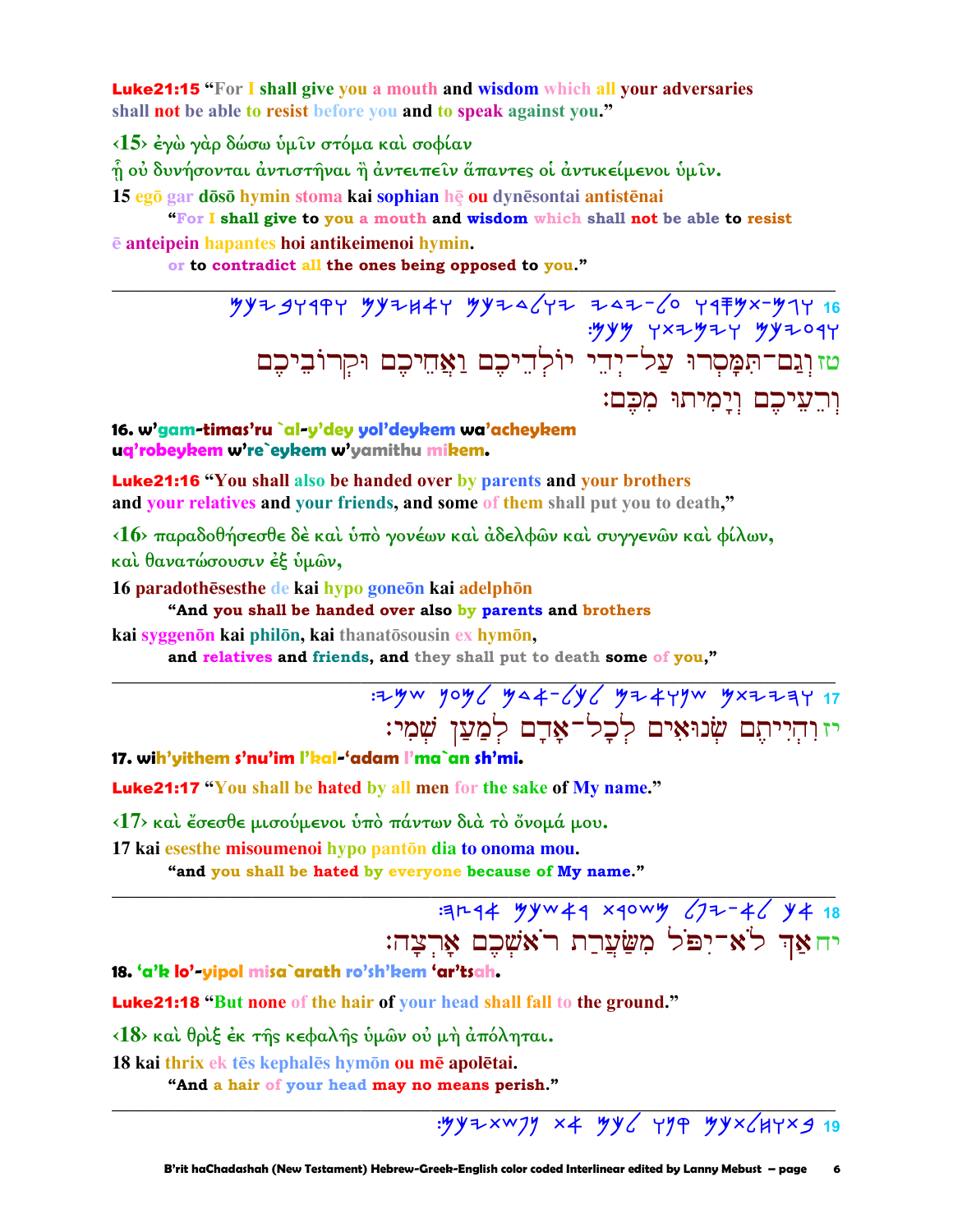# יט בְתוֹחַלְתְּכֶם קִנוּ לַבֶם אֶת נַפְשֹׁתֵיכֶם:

### 19. b'thochal't'kem q'nu lakem 'eth naph'shotheykem.

**Luke21:19 "**By your endurnance you shall obtain your souls for yourselves."

<19> έν τη ύπομονη ύμων κτήσασθε τας ψυχας ύμων.

19 en tē hypomonē hymōn ktēsasthe tas psychas hymōn.

"In your endurance you shall gain your souls."

YOAX OAZ M/WY9Z-X4 MZ99YF XYYHY Y49X 9W4YY 20 **:37944 944 ZV** כוכאֲשֶׁר תְּרְאוּ מַחֲנוֹת סוֹבֵבִים אֶת־יִרוּשַׁלַם יַד´עַ תִּדְעוּ כִּי קַרַב חָרִבָּנָהּ:

### 20. w'ka'asher tir'u machanoth sobabim 'eth-Y'rushalayim yado`a ted'`u ki qarab char'banah.

Luke21:20 "When you see encampments surrounding Yerushalam, know for certain that its desolation is near."

<20> Όταν δέ ίδητε κυκλουμένην ύπό στρατοπέδων 'Iερουσαλήμ, τότε γνώτε ὄτι ἤγγικεν ή έρήμωσις αύτης.

20 Hotan de idēte kykloumenēn hypo stratopedōn Ierousalēm,

"But when you see being surrounded by armies Jerusalem.

tote gnōte hoti ēggiken hē erēmōsis autēs.

then know that has drawn near its devastation."

 $Y4F+7$  ayyxg ya qw4y y24aa-64 asyaz zwy4 y7yyz I4 21  $3944497^{2}$  XYI479-4W4Y כא אַז יַנוּסוּ אַנְשִׁי יַחוּדַה אֵל־הֵהַרִים וַאֲשֵׁר הֵם בְּתוֹכָהּ יֵצְאוּ ואַשר־בַפְּרְזוֹת אַל־יַבוֹאוּ בַהּ:

21. 'az yanusu 'an'shey Yahudah 'el-heharim wa'asher hem b'thokah yets'u wa'asher bap'razoth 'al-yabo'u bah.

**Luke21:21 "Then let the men of Yahudah flee to the mountains, and let those who are** in the midst of her come out, and let not those who are in open areas come into it."

 $\langle 21 \rangle$  τότε οι έν τη Ιουδαία φευγέτωσαν είς τα όρη και οι έν μέσω αυτής έκχωρείτωσαν καὶ οἱ ἐν ταῖς χώραις μὴ εἰσερχέσθωσαν εἰς αὐτήν, 21 tote hoi en tē Ioudaia pheugetōsan eis ta orē kai hoi en mesō autēs

"Then the ones in Judea, flee to the mountains and the ones in the midst of her ekchōreitōsan kai hoi en tais chōrais mē eiserchesthōsan eis autēn,

let them get out and the ones in the fields let them not enter into it,"

## $: 94xy = 6y \times 46y6$  = 44 444 444 + 442 + 442 כבבי־יִמֵי נַקַם הֵמֵה לִמֲלֹאת כָל־הַכַּתוּב:

22. ki-y'mey naqam hemah l'mal'th kal-hakathub.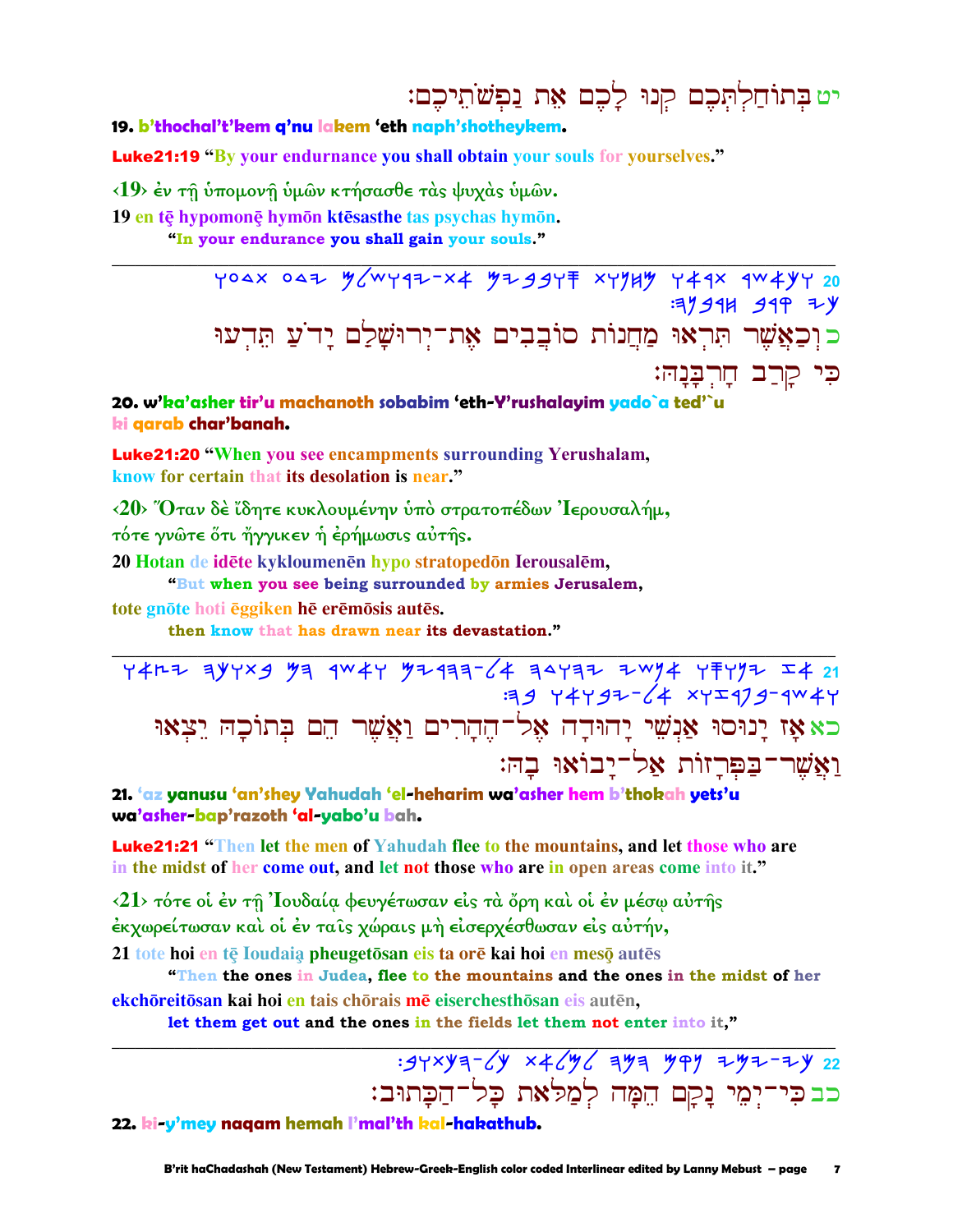**Luke21:22** "For they are days of vengeance to fulfill all of what is written."

<22> στι ήμέραι έκδικήσεως αύταί είσιν του πλησθήναι πάντα τα γεγραμμένα. 22 hoti hēmerai ekdikēseōs hautai eisin tou plēsthēnai

"beause days of vengeance these are to be fulfilled

panta ta gegrammena.

all the things having been written."

 $\frac{44}{9}$  =  $\frac{14}{9}$  =  $\frac{14}{9}$  =  $\frac{14}{9}$  =  $\frac{14}{9}$  =  $\frac{14}{9}$  =  $\frac{14}{9}$  =  $\frac{14}{9}$  =  $\frac{14}{9}$  =  $\frac{14}{9}$  =  $\frac{14}{9}$  =  $\frac{14}{9}$  =  $\frac{14}{9}$  =  $\frac{14}{9}$  =  $\frac{14}{9}$  =  $\frac{14}{9}$  =  $\frac{14}{9}$  = כגואוי להרות ולמיניקות בימים ההם כִּי תִהְיֶה צָרָה גִדוֹלָה בָּאָרֵץ וִקֵצֶף עַל־הָעָם הַזֶּה:

23. w'oy leharoth w'lameynigoth bayamim hahem ki thih'yeh tsarah g'dolah ba'arets w'qetseph `al-ha`am hazeh.

**Luke21:23 "Woe to those who are pregnant and to the nursing mothers in those days!** For there shall be great distress in the land and wrath upon this people."

<23> ούαι ταίς έν γαστρι έχούσαις και ταίς θηλαζούσαις έν έκείναις ταίς ήμέραις· έσται γάρ άνάγκη μεγάλη έπι της γης και όργη τω λαω τούτω,

23 quai tais en gastri echousais kai tais the lazousais

"Woe to the ones in the womb having a child and to the ones nursing en ekeinais tais hēmerais; estai gar anagkē megalē epi tēs gēs

in those days. For there shall be great distress upon the land kai orgē tō laō toutō,

and anger against this people,"

 $245 - 29 - 64$  + 12+74+ 45 + 12+2+ 45+2+ 40<br>۳۶+۶+ ۳۶+۳/۳ ۳۴۳+ 12+2+ ۵۵ +۳۴+2+۳/2+ ۲۵+2++ כד ונפלו לפי־חרב והגלו אל־כל־הגוים וְהַיְתָה יְרוּשָׁלַם מְרִמָּס לַגּוֹיָם עַד אֲשֶׁר־יִמְלְאוּ עִתּוֹת הַגּוֹיִם:

24. w'naph'lu l'phi-chereb w'hag'lu 'el-kal-hagovim w'hay'thah Y'rushalam mir'mas lagoyim `ad 'asher-yim'l'u `itoth hagoyim.

**Luke21:24 "and they shall fall by the edge of the sword, and shall be led captive** into all the nations; and Yerushalam shall be trampled under foot by the gentiles until the times of the gentiles are fulfilled."

 $\langle 24 \rangle$  καί πεσούνται στόματι μαχαίρης και αίχμαλωτισθήσονται είς τα έθνη πάντα, καὶ Ἰερουσαλὴμ ἔσται πατουμένη ὑπὸ ἐθνῶν, ἄχρι οὗ πληρωθῶσιν καιροὶ ἐθνῶν. 24 kai pesountai stomati machairēs kai aichmalōtisthēsontai

""and they shall fall by the edge of the sword and they shall be led captive eis ta ethnē panta, kai Ierousalēm estai patoumenē hypo ethnōn,

into the nations all, and Jerusalem shall be trampled by Gentiles, achri hou plērōthōsin kairoi ethnōn.

until are fulfilled the times of the Gentiles."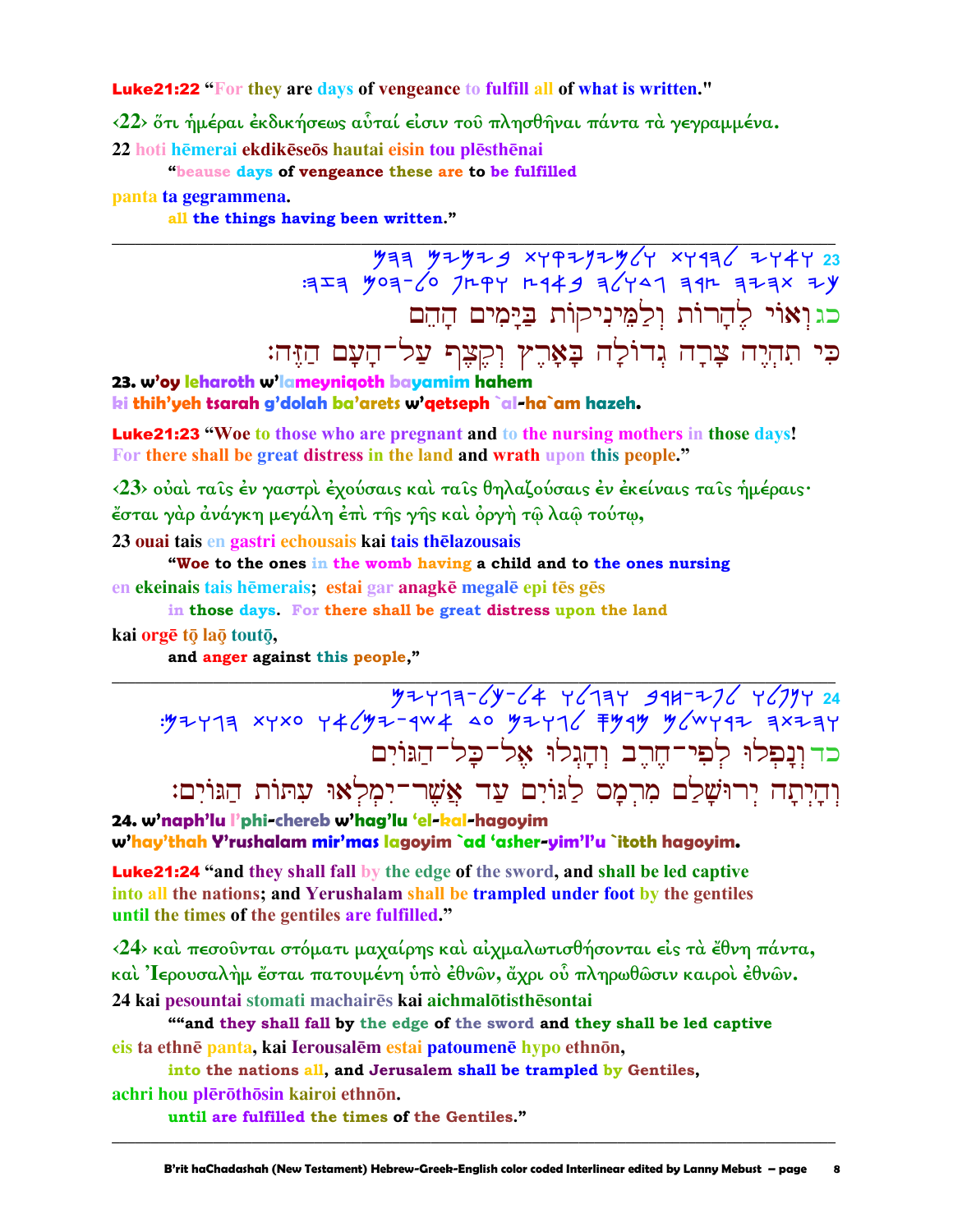# כה והיו אתות בַּשָּׁמֵשׁ וּבַיַּרְחַ וּבַכּוֹכָבִים

# וְעַל־הָאָרֵץ מְצוּקַה לַגּוֹיִם וּמִבוּכָה מֵהֵמְיַת הַיַּם וּמִשְׁבַּרֵיו:

25. w'hayu 'othoth bashemesh ubayareach ubakokabim w'`al-ha'arets m'tsuqah lagoyim um'bukah mehem'yath hayam umish'barayu.

**Luke21:25** "There shall be signs in sun and in moon and in stars, and on the land, anguish for the nations and confusion due to the rumbling of the sea and its breaking waves."

 $\langle 25 \rangle$  Kai έσονται σημεία έν ήλίω και σελήνη και άστροις, καὶ ἐπὶ τῆς γῆς συνοχὴ ἐθνῶν ἐν ἀπορία ἤχους θαλάσσης καὶ σάλου, 25 Kai esontai sēmeia en hēliō kai selēnē kai astrois,

"And there shall be signs in the sun and the moon and the stars, kai epi tēs gēs synochē ethnōn

and upon the earth they dismay of the Gentiles,

en aporia ēchous thalasses kai salou,

in perplexity at the sound of the sea and the surf,"

 $T+44=$   $\sqrt{y}-\sqrt{0}$  xy  $493$  x  $\sqrt{49}$  y  $\sqrt{49}-4$  y  $\sqrt{49}-1$  y  $\sqrt{49}-1$   $\sqrt{26}$  $:Y\otimes Y$  yx y y z y w =  $ZZ+Y+Y$ כו וְיִמּוֹגוּ בְגֵי־הָאָדָם מֵאֵימָה וּמֵחֶרְדַּת הַבָּאוֹת עַל־כָּל־הָאָרֶץ כִּי־חֲיַלֵי הַשֲׁמַיָם יְתְמוֹטֲטוּ:

26. w'yimogu b'ney-ha'adam me'eymah umecher'dath haba'oth `al-kal-ha'arets ki-chayaley hashamayim yith'motatu.

**Luke21:26 "Sons of men shall melt from fright and the terror of what is coming** on all the land, for the troops of the heavens shall be shaken."

<26> άποψυχόντων άνθρώπων άπό φόβου και προσδοκίας των έπερχομένων

τη οικουμένη, αί γάρ δυνάμεις των ουρανων σαλευθήσονται.

26 apopsychontōn anthrōpōn apo phobou kai prosdokias tōn eperchomenōn tē oikoumenē,

"and fainting men from fear and expectation of the things coming upon the world, hai gar dynameis tōn ouranōn saleuthēsontai.

for the powers of the heavens shall be shaken."

:91 4Y9Y9Y 31Y919 7709 49 7443-79-X4 7417 I4Y 27 כזוְאָז יִרְאוּ אֶת־בֶּן־הָאָדָם בָּא בֶעֲנָן בִּנְבוּרָה וּבִכָבוֹד רָב:

## 27. w'az yir'u 'eth-Ben-ha'Adam ba' be`anan big'burah ub'kabod rab.

**Luke21:27** "Then they shall see the Son of Man coming in a cloud with power and with great glory."

<27> και τότε ὄψονται τον υίον του άνθρώπου έρχόμενον έν νεφέλη μετά δυνάμεως και δόξης πολλής.

27 kai tote opsontai ton huion tou anthrōpou erchomenon en nephelę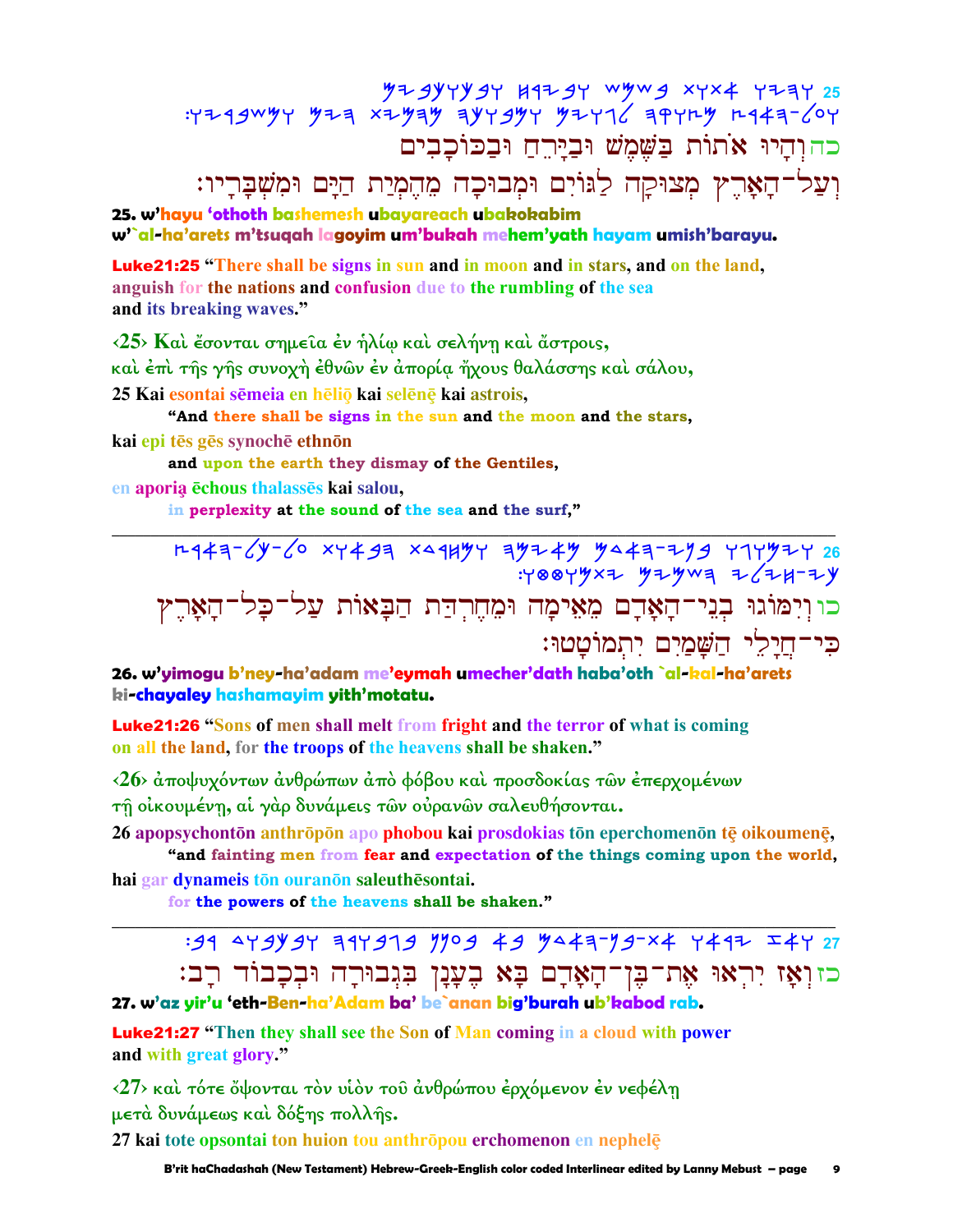And then you shall see the Son of Man coming on a cloud meta dynameōs kai doxēs pollēs. with power and great glory."

> 74470X3 74736 7443 74444 7447024<br>۳۳4۲ 7444 7444 7445 747×44: כחוּכְהַחֵל הַדִּבְרִים הַאָּלָה לַבוֹא הִתְעוֹדֵדוּ וּשָׂאוּ רַאשִׁיכֵם כִּי־קַרִבָה גִאָּלַתְכֶם:

28. uk'hachel had'barim ha'eleh labo' hith'`odadu us'u ra'sheykem ki-qar'bah g'ulath'kem.

**Luke21:28** "When these things begin to come, rise up and lift up your heads, for your redemption has come near!"

<28> άρχομένων δέ τούτων γίνεσθαι άνακύψατε και έπάρατε τας κεφαλάς υμών, διότι έγγίζει ή απολύτρωσις υμών.

28 archomenon de touton ginesthai anakuuate kai eparate tas kephalas hymon,

"And when beginning these things to occur, stand erect and lift up your heads, dioti eggizei hē apolytrōsis hymōn.

because draws near your redemption."

 $7/4 \times 7 - \times 4$  749 9946 6 99 97264 99427 29  $\frac{1}{2}$   $\frac{1}{2}$   $\frac{1}{2}$   $\frac{1}{2}$   $\frac{1}{2}$   $\frac{1}{2}$   $\frac{1}{2}$   $\frac{1}{2}$   $\frac{1}{2}$   $\frac{1}{2}$   $\frac{1}{2}$   $\frac{1}{2}$   $\frac{1}{2}$   $\frac{1}{2}$   $\frac{1}{2}$   $\frac{1}{2}$   $\frac{1}{2}$   $\frac{1}{2}$   $\frac{1}{2}$   $\frac{1}{2}$   $\frac{1}{2}$   $\frac{1}{2}$  כטוַיִדַבֶּר אֲלֵיהֵם בִּמֲשָׁל לֵאמֹר רְאוּ אֶת־הַתְּאָנָה ואַת כַּל־הַעֲצִים:

29. way'daber 'aleyhem b'mashal le'mor r'u 'eth-hat'enah w'eth kal-ha`etsim.

**Luke21:29** He spoke to them in a parable, saying, "See the fig tree and all the trees."

<29> Και είπεν παραβολήν αύτοις· "Ιδετε τήν συκήν και πάντα τα δένδρα·

29 Kai eipen parabolēn autois; Idete tēn sykēn kai panta ta dendra;

And He told a parable to them. You see the fig tree and all the trees."

 $464$   $464$   $464$   $4417-x4$   $471+x$ <br> $471+x$ <br> $471+x$ : 12 P = 34 P = y לכי־תִרְאוּ אֹתָם מוֹצִיאִים אֶת־פִּרְחָם הֲלֹא יִדְעַתֵּם כִּי קַרַב הַקַּיִץ׃

#### 30. ki-thir'u 'otham motsi'im 'eth-pir'cham halo' y'da`'tem ki qarab haqayits.

**Luke21:30** "When you see them putting forth their flowers, do you not know that the summer is near!"

<30> ὅταν προβάλωσιν ἤδη, βλέποντες ἀφ' έαυτῶν γινώσκετε ότι ήδη έγγυς το θέρος έστίν·

30 hotan probalosin ede, blepontes aph<sup>3</sup> heauton

"When puts out leaves already, seeing for yourselves

B'rit haChadashah (New Testament) Hebrew-Greek-English color coded Interlinear edited by Lanny Mebust - page 10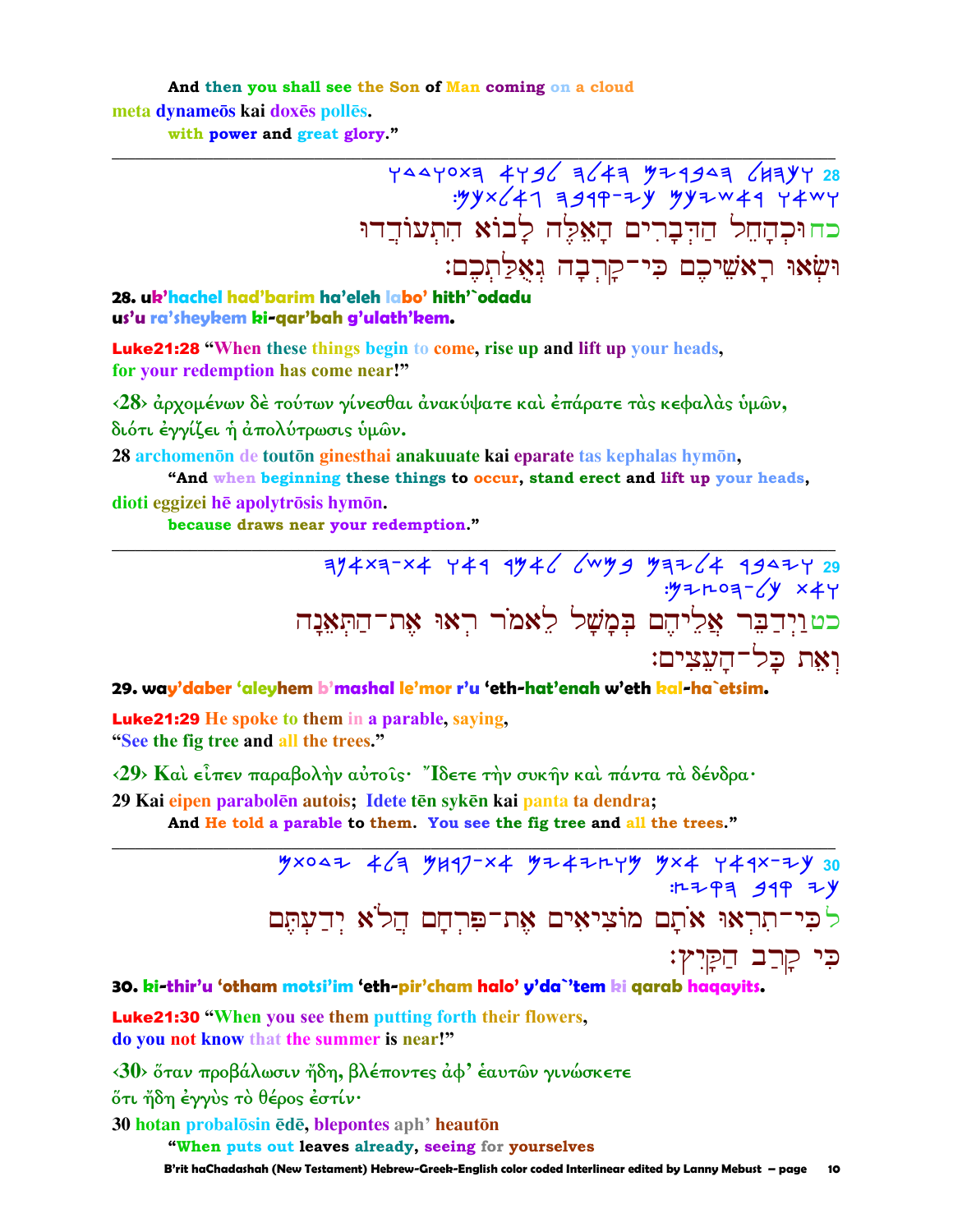#### ginoskete hoti ede eggys to the ros estin; you know that already near the summer is."

לֹא כֵּן גַּם־אַתֶּם בִּהְיוֹת אֵלֶּה לְנֶגְהְכֶם הָעוּ כִּי קְרוֹבָה מלכוּת האלֹהים:

31. ken gam-'atem bih'yoth 'eleh I'neg'd'kem d'`u ki q'robah mal'kuth ha'Elohim.

**Luke21:31** "So you also, when these are happening in front of you, know that the kingdom of the Elohim is near!"

 $\langle 31 \rangle$  ούτως και ύμεις, όταν ίδητε ταυτα γινόμενα, γινώσκετε ότι έγγύς έστιν ή βασιλεία του θεου.

31 houtos kai hymeis, hotan idete tauta ginomena,

"Thus also you, when you see these things happening,

ginöskete hoti eggys estin he basileia tou theou.

you know that near is the kingdom of the Elohim."

לבאָמֵן אֹמֵר אֲנִי לָכֶם לֹא יַעֲבֹר הַהִּוֹר הַזֶּה עַד כי־יחיוּ כל־אלה:

32. 'Amen 'omer 'ani lakem lo' ya`abor hador hazeh `ad ki-yih'yu kal-'eleh.

**Luke21:32 "Truly, I say to you, this generation shall not pass** until all these things shall be."

 $\langle 32 \rangle$  άμήν λέγω ύμιν ότι ού μή παρέλθη ή γενεά αύτη έως αν πάντα γένηται.

32 amen legō hymin hoti ou me parelthe he genea haute

"Truly I say to you that may not pass away this generation

heos an panta genetai.

until all these things may occur."

:14902 46 29944 49902 29474 42444 לגהַשָּׁמַיִם וְהָאָרֶץ יַעֲבורוּ וּהְבָרֵי לֹא יַעֲבורוּן:

33. hashamayim w'ha'arets ya`aboru ud'baray lo' ya`aborun.

**Luke21:33 "The heavens and the earth shall pass away,** but My words shall not pass away."

<33> ὁ οὐρανὸς καὶ ή γῆ παρελεύσονται, οἱ δὲ λόγοι μου οὐ μὴ παρελεύσονται.

33 ho ouranos kai hē gē pareleusontai,

"The heavens and earth shall pass away,

hoi de logoi mou ou me pareleusontai.

but my words shall by no means pass away."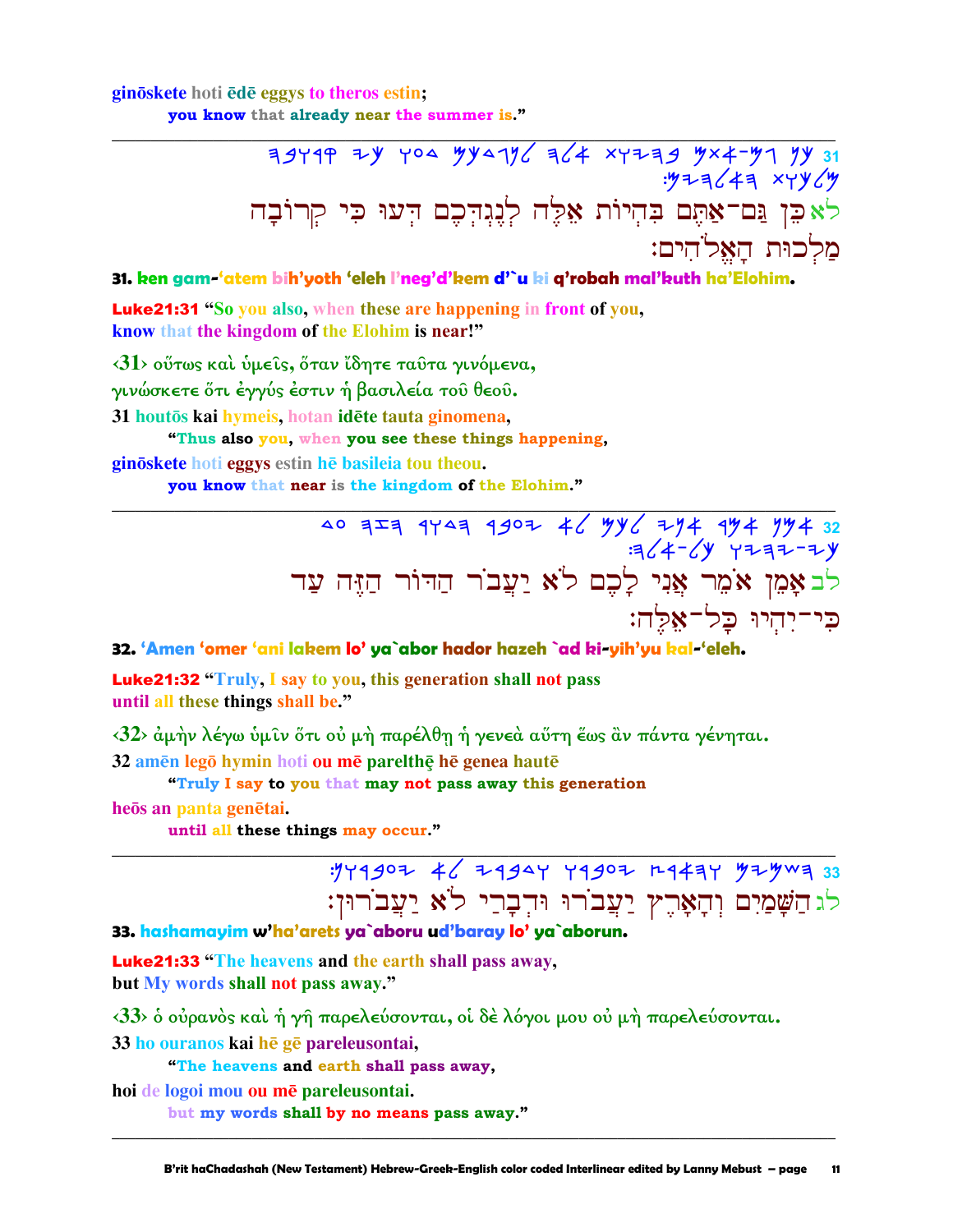לדרק הִשָּׁמְרוּ לָכֶם פֶּן־יִכְבַּד לְבַבְכֶם בְּמִשְׁתֶּה וּבְשִׁבָּרוֹן וּבְדַאֲגוֹת הַמִּחְיָה וּבָא עֲלֵיכֵם הַיּוֹם הַהוּא פִּתְאֹם:

34. rag hisham'ru lakem pen-yik'bad l'bab'kem b'mish'teh ub'shikaron ub'da'agoth hamich'yah uba' `aleykem hayom hahu' pith'om.

**Luke21:34 "Only guard yourselves, lest your hearts be weighed down with feasting** and with drunkenness and with the worries of life, and that day comes upon you suddenly."

<34> Προσέχετε δέ έαυτοις μήποτε βαρηθώσιν υμών αι καρδίαι έν κραιπάλη και μέθη και μερίμναις βιωτικαίς και έπιστη έφ' ύμας αιφνίδιος ή ήμέρα έκείνη 34 Prosechete de heautois mēpote barēthōsin hymōn hai kardiai

"And pay attention to yourselves lest may be burdened your hearts en kraipalē kai methē kai merimnais biōtikais

with dissipation and drunkennss and anxieties of life kai epistē eph' hymas aiphnidios hē hēmera ekeinē and may come upon you suddenly that day"

> :r-943-64 297-60 42 gwza-64 60 4492 47-444 24 35 להכִּי כְּמֹוֹ־פַח יָבוֹא עַל כָּל־הַיּשְׁבִים עַל־פִּנִי כָל־הָאָרֶץ:

35. ki k'mo-phach yabo' `al kal-haysh'bim `al-p'ney kal-ha'arets.

**Luke21:35 "For it shall come like a trap upon all who dwell on the face of all the earth."** 

<35> ώς παγίς· έπεισελεύσεται γάρ έπι πάντας τους καθημένους

έπι πρόσωπον πάσης της γής.

35 hōs pagis; epeiseleusetai gar epi pantas tous kathēmenous epi prosōpon pasēs tēs gēs.

"as a trap. For it shall come upon all the ones sitting on the face of all the earth."

 $\frac{189}{1944336}$   $\frac{189}{1944336}$   $\frac{189}{1944336}$   $\frac{189}{1944336}$   $\frac{189}{1944336}$   $\frac{189}{1944336}$   $\frac{189}{1944336}$   $\frac{189}{1944336}$   $\frac{189}{1944336}$   $\frac{189}{1944336}$   $\frac{189}{1944336}$   $\frac{189}{1944336}$   $\frac{1$ לולכן שקדו בכל־עת והתפללו למען תעצרו־כת לְהִמַּלִט מִכַּל־אֵלֵה הַעֲתִידוֹת לַבוֹא וְהִתְיַצַּבְתֵּם לִפְנֵי בֶן־הָאָדָם:

36. laken shiq'du b'kal-`eth w'hith'palalu l'ma`an ta`ats'ru-koach l'himalet mikal-'eleh ha`athidoth labo' w'hith'yatsab'tem liph'ney Ben-ha'Adam.

**Luke21:36** "Therefore, be alert at all times and pray in order to store up strength to escape from all these things that ultimately come, and you shall stand before the Son of Man."

<36> άγρυπνείτε δέ έν παντί καιρώ δεόμενοι ίνα κατισχύσητε έκφυγείν ταύτα πάντα τά μέλλοντα γίνεσθαι και σταθήναι έμπροσθεν του υίου του άνθρώπου.

36 agrypneite de en panti kairo deomenoi hina katischysete ekphygein tauta panta ta "But be alert at every time praying that you may be able to escape all these things

mellonta ginesthai kai stathēnai emprosthen tou huiou tou anthrōpou.

being about to happen and to stand before the Son of Man."